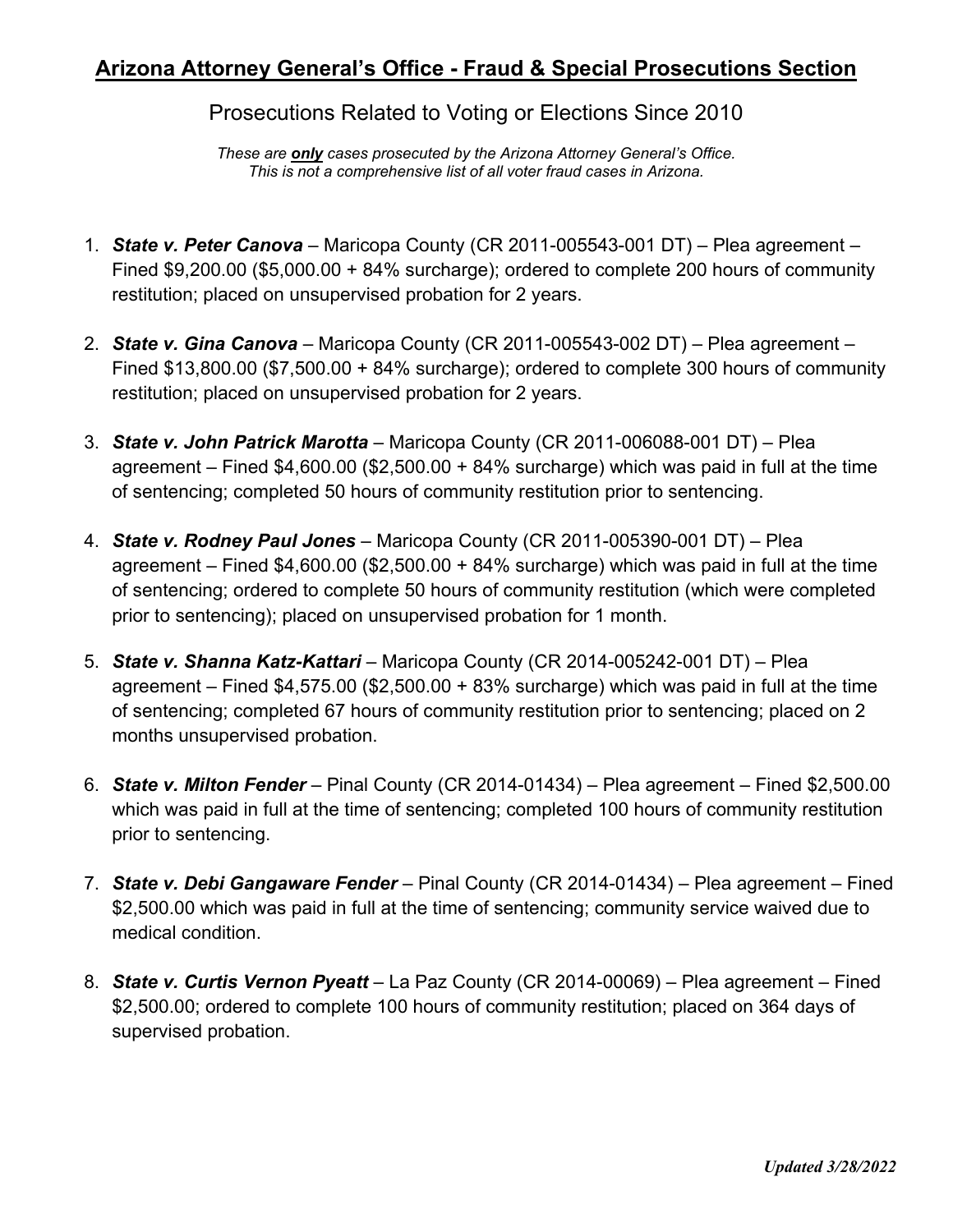- 9. *State v. Edward Thomas Nichols* Pinal County (CR 2014-01462) Plea agreement Fined \$4,575.00 (\$2,500.00 + 83% surcharge) which was paid at the time of sentencing; ordered to complete 100 hours of community service while on probation; placed on 18 months unsupervised probation.
- 10.*State v. Regina Kay Beaupre* Maricopa County (CR 2015-001711-001 DT) Plea agreement – Fined  $$9,150.00$  ( $$5,000.00 + 83\%$  surcharge) which was paid at the time of sentencing; placed on 12 months unsupervised probation; community service waived due to disability.
- 11.*State v. Steven Jeffrey Streeter* Maricopa County (CR 2015-002203) Plea agreement Fined \$5,000.00 which was paid in full at the time of sentencing; completed 100 hours of community restitution prior to sentencing; placed on two 2 months unsupervised probation.
- 12.*State v. Mary Patricia Gregerson* Pima County (CR 2015-2575) Plea agreement –Fined \$4,575.00 (\$2,500.00 + 83% surcharge) which was paid at the time of sentencing; completed 100 hours of community restitution prior to sentencing.
- 13.*State v. Jeffery Worth Hitchcock* Graham County (CR 2015-00229) Plea agreement Fined \$2,500.00 which was paid at the time of sentencing; completed 100 hours of community restitution prior to sentencing; placed on 1 year unsupervised probation.
- 14.*State v. Tom Lee West* Maricopa County (CR 2015-002288) Plea agreement Fined  $$4,575.00$  (\$2,500.00 + 83% surcharge) which was paid in full at the time of sentencing; completed 100 hours of community restitution prior to sentencing.
- 15.*State v. Franklin West Turner* Mohave County (CR 2015-00733) Plea agreement Fined  $$9,150.00$  (\$5,000.00 + 83% surcharge) which was paid in full at the time of sentencing; completed 200 hours of community restitution prior to sentencing.
- 16.*State v. Jay Sherill Thompson* Santa Cruz County (CR 2016-0015) Plea agreement Fined \$2,500.00 which was paid in full at the time of sentencing; completed 100 hours of community restitution prior to sentencing.
- 17.*[State v. Richard John Greenfield](https://www.azag.gov/press-release/arizona-man-sentenced-two-years-probation-voter-fraud)* Pima County (CR 2019-2680) Plea agreement Fined \$4,575.00 (\$2,500.00 + 83% surcharge); ordered to complete 100 hours of community restitution; placed on 2 years of supervised probation; offense was left undesignated at the time of sentencing.
- 18.*[State v. Randy Allen Jumper](https://www.azag.gov/press-release/former-tucson-man-sentenced-double-voting-2016-election)* Pima County (CR 2019-3452) Plea agreement \$9,150.00 (\$5,000.00 + 83% surcharge); ordered to complete 300 hours of community restitution; placed on 3 years of supervised probation; offense was left undesignated at the time of sentencing.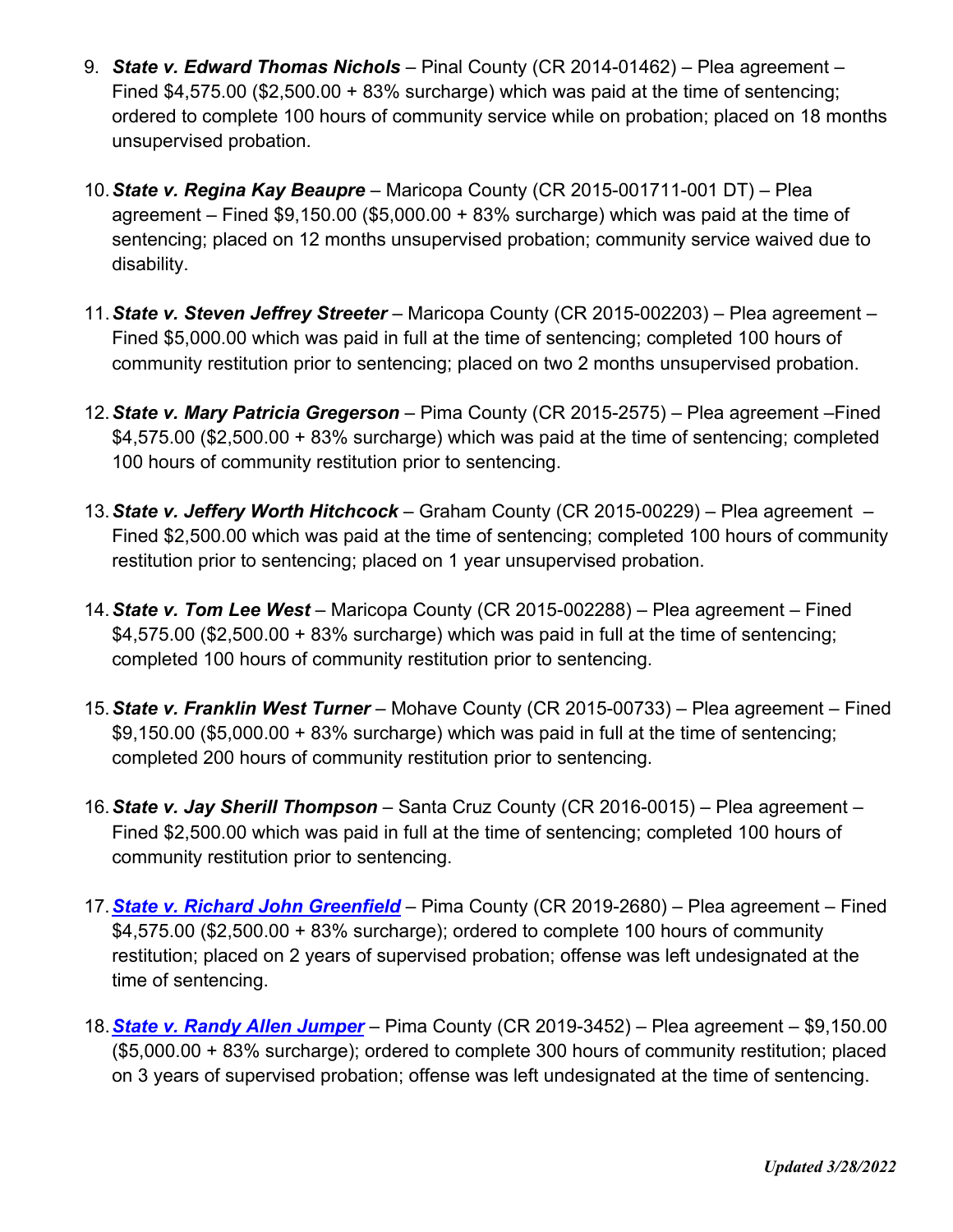- 19.*[State v. Brad Luebke](https://www.azag.gov/press-release/goodyear-man-receives-probation-and-fine-disrupting-polling-place-2018)* (JC 2018-43520) Pleaded guilty to violation of "seventy-five foot limit" statute; fined \$400 + mandatory surcharge; placed on 6 months of probation.
- 20.*[State v. Victor Varela](https://www.azag.gov/press-release/former-flagstaff-mayoral-candidate-indicted-submitting-forged-signatures)* Coconino County (CR 2020-00609) Plea agreement Fined \$5,000.00, placed on two years' supervised probation, ordered to write an apology letter and publish the letter at his own expense in the Arizona Daily Sun newspaper three separate times for the "harm" he caused to "public confidence in elections." Legally precluded from seeking or holding office for five years from date of sentencing.
- 21.*[State v. Lorenzo U. Herrera](https://www.azag.gov/press-release/former-state-senate-candidate-indicted-forging-signatures-qualify-citizens-clean)* Maricopa County (CR 2020-001907) Plea agreement Fined \$1,000.00, placed on three years' supervised probation, ordered to complete 300 hours of community service. Legally precluded from seeking or holding office for five years from date of sentencing.
- 22.*State v. Nina Mae Becker* Maricopa County (CR 2020-002008) *Case ongoing*
- 23.*[State v. Alma Yadira Juarez](https://www.azag.gov/press-release/two-individuals-accused-ballot-harvesting-yuma-county)* Yuma County (CR 2020-01214) *Case Ongoing*
- 24.*[State v. AZ Petition Partners LLC](https://www.azag.gov/press-release/phoenix-petition-signature-gathering-company-faces-criminal-charges-alleged-illegal)* Maricopa County Superior Court (CR 2020-000467) / AZ Court of Appeals 1 (CA-SA 21-0170) – *Case ongoing*
- 25.*[State v. Tracey Kay McKee](https://www.azag.gov/press-release/scottsdale-woman-pleads-guilty-casting-illegal-vote-name-her-deceased-mother)* Maricopa County Superior Court (CR 2021-001430) *Case ongoing.* Defendant pled guilty to a felony count of Attempted Illegal Voting for casting a vote in the name of a deceased person through an early ballot in the 2020 General Election. Defendant scheduled for sentencing on March 2, 2022.
- 26.*[State v. Kyle Anthony Clark](https://www.azag.gov/press-release/attorney-general-brnovich-announces-charges-against-tucson-man-allegedly-illegally)* Pima County Superior Court (CR 2021-2919) *Case ongoing*
- 27.*[State v. Shadae Alexis Smith](https://www.azag.gov/press-release/two-more-inmates-indicted-false-registration-and-illegal-voting-while-serving-inmates)* Pima County Superior Court (CR 2021-002920) *Case ongoing*
- 28.*[State v. Kenneth Russell Nelson](https://www.azag.gov/press-release/tucson-man-indicted-allegedly-illegally-voting-2020-election)* Pima County Superior Court (CR 2021-3552) *Case ongoing*
- *29.[State v. Guillermina Fuentes](https://www.azag.gov/press-release/san-luis-woman-facing-additional-ballot-abuse-charges)* Yuma County Superior Court (CR 2021-01029) *Case ongoing*
- 30. *[State v. Victor Manuel Aguirre](https://www.azag.gov/press-release/sahuarita-man-indicted-allegedly-illegally-voting)* Pima County Superior Court (CR 2021-2921) Case ongoing
- 31.*[State v. William Laurance Lenhart & Justin Andrew Chambers](https://mcusercontent.com/cc1fad182b6d6f8b1e352e206/files/a62218e0-a94a-b3b6-a19f-8524d374ef23/PHX_9824157_v1_P0022018001614___Lenhart__William_et__al____Signed_Indictment.pdf)* Mohave County Superior Court – (CR 2021-01112) – **Lenhart** – pleaded guilty to violation of prohibition on giving corporate money to candidate campaign; fined \$2,000.00 + surcharges; placed on one year of probation and ordered to complete 50 hours of community service. **Chambers** - pleaded guilty